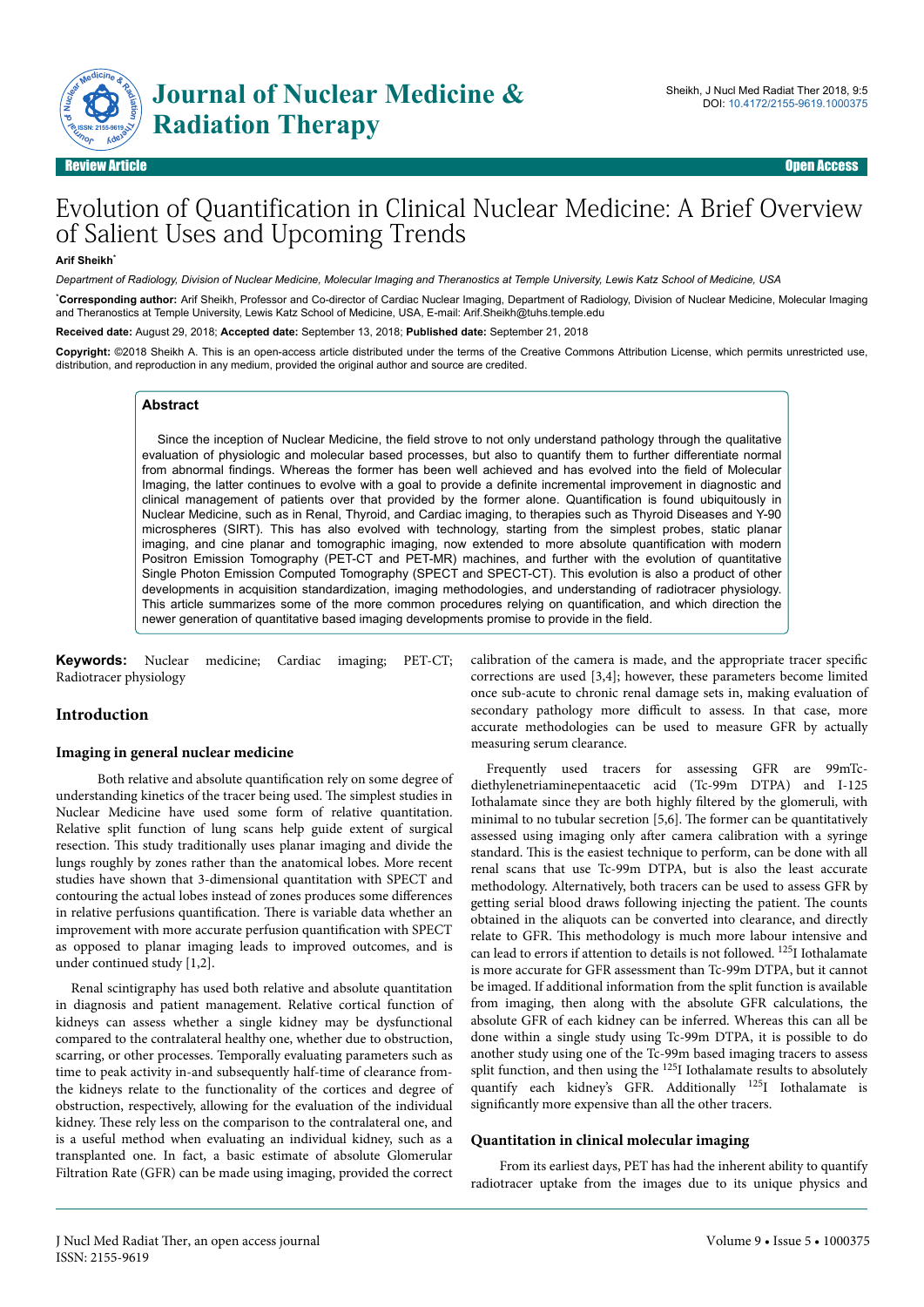#### Page 2 of 5

dependence upon attenuation correction. Various models have been used to quantify uptake, with the greatest clinical impact being the development of the Standardized Uptake Values (SUVs) which are used in conjunction with F-18 Fluorodeoxyglucose (FDG) imaging in Oncology. Нis has been widely used in research papers, and is routinely quoted in clinical reports.

SUVs have numerous inherent limitations when looked at closely. There are many different types of SUVs (eg.  $\text{SUV}_{\text{max}}$ ,  $\text{SUV}_{\text{mean}}$ ,  $\text{SUV}_{\text{peak}}$ , etc.) each of which may be better utilized in certain scenarios, but by far the most commonly used clinically is the  $\text{SUV}_{\text{max}}$  due to its highest inter-reader reproducibility. Нe SUV values have technical limitations, and vary greatly upon many factors, such as scan processing parameters, software versions, model of PET camera used, just to name a few [7]. SUVs correlate well with many malignancies and have shown to be significantly higher in values than inflammatory and other benign processes, but there is wide variability in the range of various physiologic processes, leading to significant overlap between benign and malignant uptake. Hence, SUVs cannot be used reliably to distinguish between the two without additional context from clinical or imaging information [8].

In theory, SUVs represent the degree of metabolic activity in a lesion, and have been shown to have both diagnostic and prognostic value, and at times may help guide management and therapies. Still, there has yet to be strong evidence that the use of SUVs in the assessment of most clinical scans has an incremental benefit in the diagnostic value and management potential as compared to an expert reader's qualitative evaluation of a scan. If not used in the appropriate context, the practical utility of absolute quantitation could be highly questionable, provide mostly superfluous information, if not at times even misleading.

Arguably, there could be very specific situations where SUVs may add value to a qualitative clinical assessment, such as monitoring for sarcomatous transformation of neurofibromatosis nodules, where serial SUV evaluation appears to improve diagnostic value over qualitative assessments. Нe lesions are intensely metabolically active, but some papers suggest that quantitation using a cutoff SUV, or calculating the Lesion/Liver uptake ratios, could be used to screen for malignant sarcomatous transformation. Nevertheless, the association is not very strong and is non-specific, so even though the incremental value of quantitation may be beneficial, it is still somewhat limited in scope [9].

When documenting clinical response to therapy in Lymphoma with FDG PET scans, the standard of care assessment is a primarily qualitative evaluation using the Deauville Scale, and not the SUV. The reason for this is the recognition of the vast number of inherent limitations of absolute quantitation with SUVs, but using qualitative approaches that also standardize how these scans are evaluated [10]. Furthermore, the vast majority of clinical information available on the utility of SUVs comes from the literature generated using FDG. With the clinical introduction of newer tracers, the established SUV values for FDG are meaningless in this setting, and have to be regenerated for each tracer. It is more likely that readers will learn evaluating qualitative images faster than waiting for clinical data to be generated which clearly demonstrates the incremental practical benefit of quantification for each tracer.

More recently with the introduction of immunotherapies, such as checkpoint inhibitors, the situation in evaluating therapy response has become even more complicated. Differentiating between progressive disease and a robust response to treatment at time points earlier than 6 months after therapy is an area of active research. After 3 months of initiating immunotherapy, FDG PET scans may demonstrate not only increased intensity of uptake, but also significantly increased size of the lesions and area involved, and may even show apparent new sites of disease. Нis 'flare' response qualitatively looks indistinguishable from a treatment failure, and better evaluated after at least another 3 months, when this response may have subsided. Newer areas of work are attempting to show that percentage changes in SUV may offer some predictive values of responses better than a qualitative analysis, but that is not optimal [11]. Overall treatment response or failure has to be assessed on both imaging and clinical information, or rely on newer tracers to be developed to evaluate this phenomenon.

## **Quantification in theranostics**

Perhaps the penultimate goal is to be able to most accurately predict therapeutic success of a radionuclide therapy to patients, and more importantly, predict the dosage required pre-therapeutically to optimize therapeutic response. Нis has given rise to the idea of Theranostics, where a diagnostic image can at least qualitatively predict response to a therapy, and ideally absolute quantitation of uptake should correlate to degree of clinical response.

The first theranostic agent recognized is Radioiodine<sup>131</sup>I, which can be imaged and provides therapeutic effects when delivered at higher dosages. Classically, the thyroid uptake has been used in conjunction with the diagnosis of Graves' disease, but also subsequently in the semi-qualitative assessment for determining treatment dosage with 131I for this and other hyperactive thyroid diseases amenable to radioiodine therapy. Usually, the standard 24 hour uptake is most often used to calculate the dosage, but to most accurately assess adequate dose delivery, a formal dosimetry study should be performed. Нis is laborious and expensive to perform. Furthermore, accurate gland size is needed, which would require routine detailed imaging, as opposed to a clinical evaluation on physical examination, which is often the case. Even if the these variables are well defined, dose response varies with many other factors, such as radiosensitivity of the gland, relative hypoxic state, heterogeneity of uptake, etc. all of which can depend on the type of disease, length of involvement, amonst other factors. Нus, despite detailed calculations, the outcomes may still be quite variable, and so even routine gross estimation of size and uptake are felt to be adequate to predict clinical response within the known variability of responses. Given that this is benign disease and relatively lower therapeutic dosages are involved, the necessity for accuracy is less important.

In the case of well differentiated thyroid malignancies, adequate dose delivery is more of an issue. Still, most thyroid cancers tend to be relatively low risk and indolent, so exact dose delivery has little impact on long term outcomes. Нis becomes more pressing with higher risk disease, and where the disease starts to lose its ability to take up radioiodine. Some studies have shown the ability to calculate lesional dosimetry using 124I, a PET agent [12]. Even then, it is possible that accurate targeting of tumors may help destroy specific lesions, but without impacting overall survival since the same patient may have other disease which is less responsive to 131I therapies.

More recently, there has been the development of hepatic malignancy therapies with Y-90 labeled microspheres Transarterial Radioembolization (TARE). Нe procedure involves doing a pretherapy scan after an injection of 99mTc-macroaggregated albumin (MAA) to look at the distribution of tracer in the liver, and to assess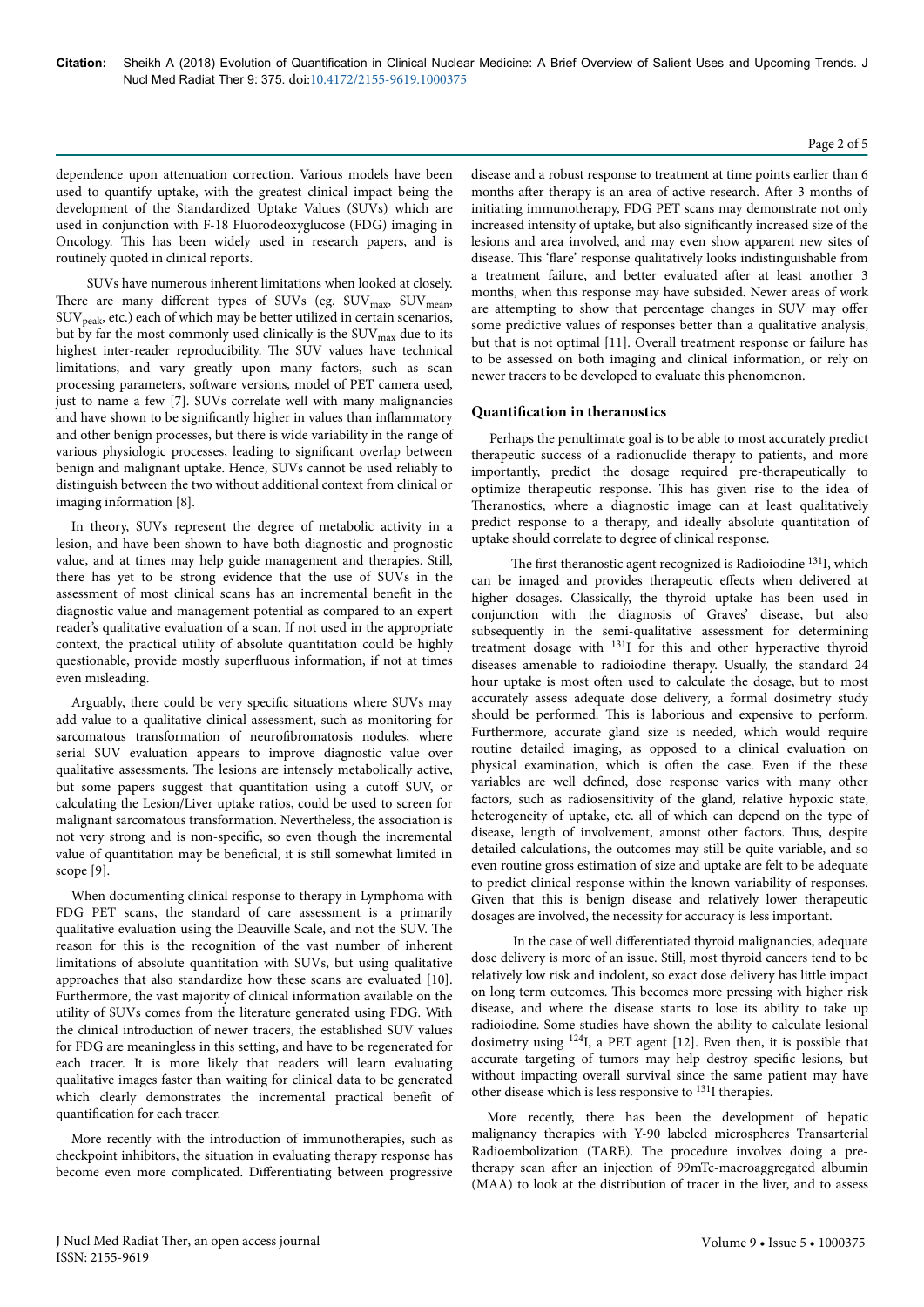for any extrahepatic shunts. Based on this, and calculations from anatomic radiographic imaging of the liver from which compartmental models can be created, a specific dosage of Y-90 microspheres is given to the patient to ablate hepatic lesions. Нe limitations of the compartmental models is that they are less likely to predict adequate dose delivery than patient specific methods [13]. Нey do not predict dose delivery, nor the onset of hepatic toxicity well. Tumour specific dosimetry has been shown to be able to predict this better in some small studies, including the use of PET-MR [14]. Ultimately, the real test is whether an approach that might better predict therapeutic response and limit toxicity also improves overall outcomes is yet unknown.

Like thyroid malignancies, there are many clinical variables that would go into predicting response, so absolute quantitation of dosimetry would provide only a portion of the solution. Нis overall basic problem persists in various other radionuclide therapies as well. Hence, many of the new emerging therapies use dosages which are either fixed empirical amounts, or adjusted to simpler parameters such as Body Weight, etc.

### **Quantification in cardiac nuclear medicine**

An area where quantitation has had the greatest impact is in Cardiac Nuclear Imaging. Since the early days of Thallium  $(201)$  imaging to the Tc-99m labeled perfusion agents (Sestamibi and Tetrofosmin), qualitative and semi-quantitative imaging in the field has proven to be very useful. Relative quantitation of perfusion defects, whether they were fixed or reversible, has shown to carry strong prognostic indicators, and thus guides managements. Нese were eventually standardized by using cardiac mapping systems and normals database. Further added to this was the ability to perform gated SPECT, which allowed evaluation of Ejection Fraction with the perfusion component, which not only improved the accuracy of the qualitative assessment of the perfusion component, but also provided an independent prognostic significance to the test results. When evaluating viability, percent changes in myocardial uptake with 201Tl had good correlation with hibernating and identifying salvageable - myocardium. Some of these concepts translated into viability with PET as well. Viability imaging did fall short as a routine clinical procedure based on outcomes in the STICH (Surgical Treatment for Ischemic Heart failure) trial, but is still occasionally used as an adjunct to make difficult clinical decisions [15]. Nevertheless, these approaches have had significant limitations, such as decreased sensitivity in the detection of multivessel disease, or in certain cases, tight stenoses.

Eventually, PET imaging became more accessible as Oncologic indications made it more widely available, and with the increased presence of PET Cardiac tracers, allowed Cardiac PET to become a feasible modality. Нe advantage of PET is several fold. It has higher spatial resolution than SPECT, and inherent attenuation correction, which is also superior to SPECT-CT. Additionally, PET tracer kinetics tend to be better than the SPECT agents, especially the currently available Tc-99m labeled agents, increasing accuracy for disease assessment. An important aspect of PET is its ability to do absolute quantitation. Even with PET, it is well known that qualitative and semiquantitative imaging can miss significant disease, but by adding quantitative analysis of Myocardial Blood Flow (MBF) and calculating Coronary Flow Reserve (CFR), the diagnostic capability increases significantly, including carrying independent prognostic significance [16,17]. The concept has been further modified to evaluating Coronary Flow Capacity (CFC), which essentially relies on the quantitation of

flow at rest and stress, and reduces some of the variability of measuring CFR alone [18]. Нe calculations do require modeling of the relevant tracers. Despite that, there are still some limitations as different software may give varying results, which can be significant in terms of diagnosing patients as being normal *vs*. Abnormal [19]. Research is ongoing to try and standardize these entities to ensure more clinically accurate results.

## **Emerging horizons**

Quantitation is gaining increasing attention as a way to enhance current qualitative and quantitative diagnostic imaging. Нis is partly due to improvements in technology, newer software, as well as better modeling of known tracer physiology into the calculations. Given the popularity with PET quantitation, there has naturally been interest in being able to similarly quantitate with SPECT, and in particular SPECT-CT. Нere have been several hurdles to this point in time since the physics of SPECT imaging have limitations, making absolute quantitation much more difficult. The resolution of SPECT is simply lower than PET, and thus limiting its accuracy of its measurement. Additional corrections for attenuation and scatter are also not as robust as PET. Still, there has been a steady development in this field to the point where quantitative SPECT appears to be rising to the surface and potentially could have a clinical impact [20] New software and technologic developments that are now clinically available have begun to show some ability to provide absolute quantitation. Most SPECT imaging has diagnostic criteria that has been used for a long time, and it has yet to be studied whether there will be a definite incremental benefit of adding quantitation to routine qualitative evaluations, especially given the ultimately recognized failure of SUVs to do so routinely in the PET side. Nevertheless, this continues to be an ongoing area of study that will be looked at critically.

The inherent limitations of SPECT imaging have started being addressed more recently with newer sophisticated tools that allow for improvements in corrections. Although still not as accurate as PET, with the appropriate corrections the system can still be made to provide with accurate count statistics in a more reliable fashion, which would in turn allow this new tool to be implemented clinically and evaluate its potential utility as an enhanced diagnostic tool [21].

There have been many developments to make quantitation feasible in a routine fashion. Firstly, it's important to recognize that no matter what system is being used, whether SPECT, PET, or even planar imaging-quantitation has to be standardized and calibrated against known entities, and then use the device accurately to count the desired object. Even then, the standard itself should be conducive to allowing for accurate measurements. Нe flangeless Esser phantomTM can not only assess qualitative imaging, but is also specifically suited for calibration for virtual quantitation due to its differences in its design compared to traditional phantoms [22].

There is also increased interest from many software vendors to develop products that can handle quantitative data better, beyond the traditional tools. Нese rely on newer processing methods which increase the possibility to calculate absolute quantification with more accurate data. With these technical tools coming up, the tougher issues with quantitative imaging can be tackled more concertedly. Initial attempts to look at some of the difficult problems outlined earlier have been attempted, and longer term data will be needed to see if they provide incrementally increased clinical value over current imaging results [23].

ISSN: 2155-9619

## Page 3 of 5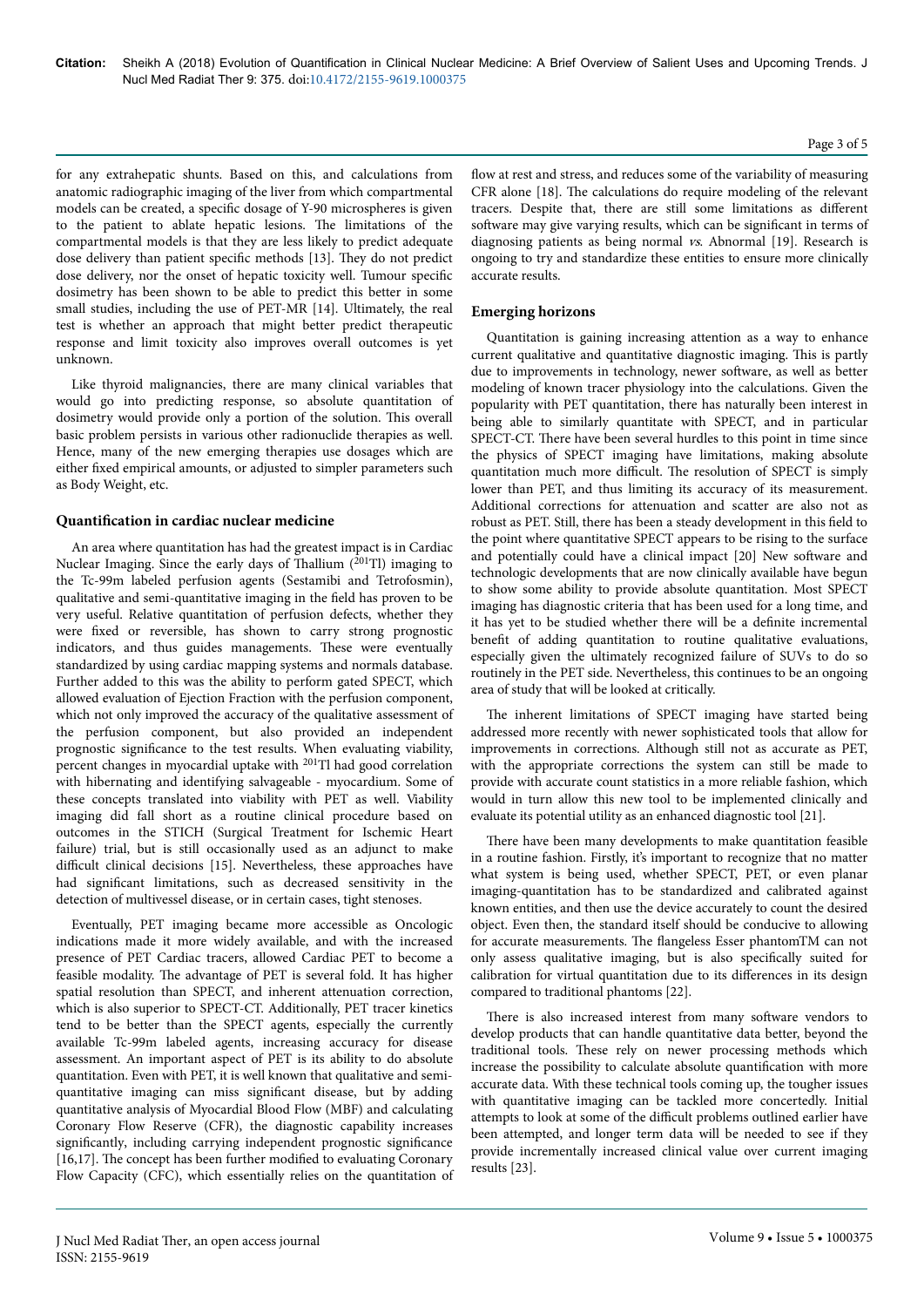A development relying more heavily on quantitation as a primary diagnostic tool over the traditional qualitative imaging is the Fleming method for tissue and vascular differentiation and metabolism (FMTVDM©℗) and the Fleming Harrington redistribution wash-in washout (FHRWW), which develop old ideas and incorporate many of the methods outlined earlier. Нese patented procedures require appropriate camera calibration, tracer modeling and image based quantitation, and are used to manage coronary disease [24].

When FMTVDM is used with breast enhanced scintigraphy testing (BEST) and Sestamibi, it enhances scintigraphic detection of breast cancer. Sestamibi scintigraphy in breast imaging is not new, and is also known as Breast 6pecific Gamma Imaging (BSGI) or scintimammography. It was used as a tumour imaging agent just prior to the astronomic rise in popularity of FDG PET imaging. Sestamibi found a niche with BSGI, which although superior to mammography, did not gain traction in part because of the competing modalities of breast ultrasound and Magnetic Resonance Imaging (MRI). One of the limitations to date has been the ability to distinguish between normal, inflamed and malignant tissues. FMTVDM-BEST uses Sestamibi's kinetics, along with proprietary patented calculations, to significantly enhance BSGI, improving its ability to distinguish between the various types of tissues and enhance accuracy of the diagnosis of breast cancer [25,26].

With the advent of new cardiac specific cameras and the success of PET, there has naturally been an interest in developing models for measuring CFR with SPECT. Although studies in this area are ongoing, some initial results appear promising [27]. In this regards, FMTVDM-FHRWW have used patented methods to calculate tracer redistribution, and demonstrating that they can predict stenoses using quantification that with routine qualitative imaging would have missed the lesions. The methodology can be extended to different tracers, and can thus be used with either PET or SPECT, and can even be technically adapted for use with probes. It is also independent of the type of stress the patient undergoes.

Of additional benefit of the FMTVDM-FHRWW methodology is that it actually analyzes and detects the presence of coronary disease based on an early and delayed image based on the stress images only, and thus do not require the conventional rest images. Нis goes along with the current trend to do stress only images and thus decrease radiation exposure to the patient. Several studies have shown that the negative predictive value and subsequent outcome of stress only images is good for most patients, except for a subset of higher risk patients [28]. Нe FMTVDM-FHRWW method can provide additional information that could help detect these subset of patients. In a VA and another multinational study, the FMTVDM-FHRWW was able to detect tight stenoses in patients in whom conventional imaging did not detect the lesions [29]. Moreover, the FMTVDM-FHRWW method may be a paradigm shift as it does not simply detect disease as a binary answer, but rather regards it as a continuum, and thus the results correlate well to the degree of stenoses and physiologic perfusion derangement as compared to coronary angiography [30,31]. Нus, the treating physician is provided with important additional clinical information that can help manage the patient given a better understanding of the disease, which is a goal of current personalized and precision medicine (Figure 1).



Figure 1: FMTVDM-FHRWW (Cardiac protocol)<sup>©©</sup>. Application of TRUE QUANTIFICATION following isotope redistribution. Image displays in horizontal (top) and vertical (bottom) long axis views show TRUE QUANTIFICATION using measurement of Sestamibi redistribution using FMTVDM<sup>©®</sup>. While each reconstructed image revealed "qualitatively" normal appearing MPI, the TRUE QUANTIFICATION measurement showed lower Sestamibi counts in each myocardial region at 5-minutes (left panels) compared with the 60-minute acquisitions demonstrating "wash-in" seen with vulnerable inflammatory plaques and critically narrowed arteries. Нis TRUE (not virtual) QUANTIFICATION demonstrated triple vessel coronary artery disease in this individual. Courtesy, Dr. RM Fleming, MD FHHIindividual. Courtesy, Dr. RM Fleming, MD FHHI-OmnificImaging-Camelot, USA.

# **Conclusion**

Quantitative analysis has been present Nuclear Medicine from its inception. Although there are various areas where quantification was developed, the vast majority of Nuclear Imaging utilized qualitative evaluation for diagnoses. Нe clinical value of quantification has been mixed. In routine scans, such as Renal Scintigraphy, or calculating CFR in Cardiac PET, the value of quantification has been significant in adding to the diagnosis provided by qualitative imaging. In Oncologic PET, the SUV is widely used, but for most cases there is little incremental benefit over qualitative imaging in the hands of expert readers. Additionally, newer tracers are currently approached qualitatively, with the value of quantitation still being studied. With renewed interest in quantitation, vendors are producing software that can provide such information. Newer phantom designs will also allow cameras to be better calibrated for quantitation. The development of the FMTVDM-FHRWW and BEST imaging methods could represent a part of a paradigm shift in cardiac nuclear imaging, and is following the trend of providing overall risk stratification of patients with

# Page 4 of 5